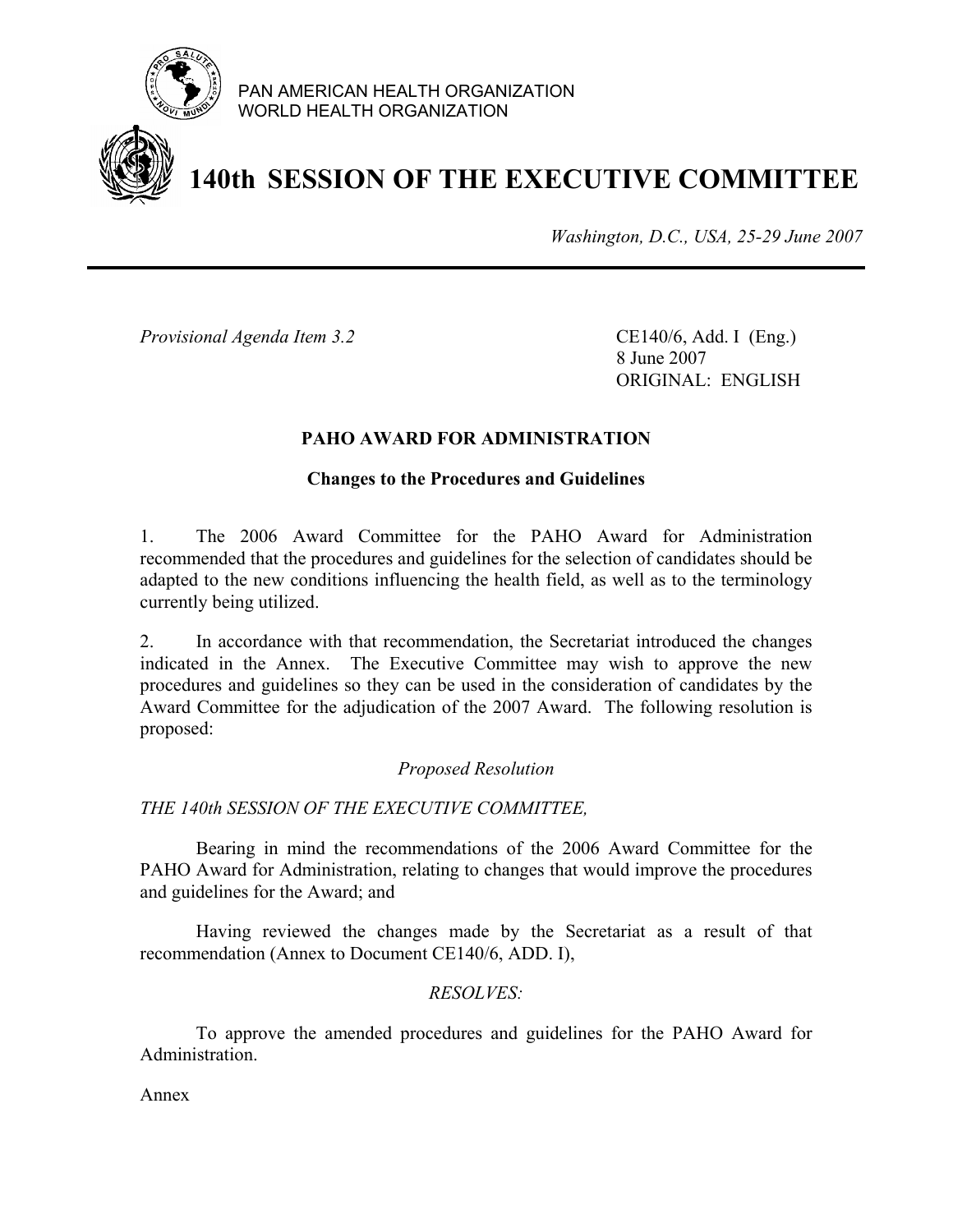## PAHO Award for Administration

Every year the Governments of the countries of the Americas, acting through their representatives in the meetings of the Governing Bodies of the Pan American Health Organization, confer the PAHO Award for Administration in recognition of an outstanding contribution in the field of administration within the framework of national health services.

This Award dates back to 1969, when the Executive Committee of PAHO, in its  $61<sup>st</sup>$ Meeting, accepted a grant from Dr. Stuart Portner, former Chief of Administration of the Pan American Sanitary Bureau, to institute an annual award for the purpose of contributing to the improvement of health administrative systems.

The original procedures and criteria for conferring the PAHO Award for Administration were adopted by the 18<sup>th</sup> Pan American Sanitary Conference in 1970 and successively amended by the 20<sup>th</sup> Pan American Sanitary Conference in 1978, the 27<sup>th</sup> Directing Council in 1980, the 24<sup>th</sup> Pan American Sanitary Conference in 1994, and the 41<sup>st</sup> Directing Council in 1999. Later, in June of 2004, the 134<sup>th</sup> session of the Executive Committee adopted Resolution CE134.R11 requesting the Secretariat to review the requirements, conditions, and procedures for conferring the PAHO Award for Administration. There was agreement on the need to develop criteria that better reflect the demands of the new millennium and the strategies with which the Secretariat and the Governments should address them. At the same time, the importance of having a larger, more diverse pool of candidates to permit a selection process consistent with these challenges was recognized. Therefore by Decision CE135(D6) of October 1, 2004, the 135th Session of the Executive Committee, approved the amendments to the procedures and selection criteria for conferral of the PAHO Award for Administration. A new revision of the selection procedures and guidelines was requested by Decision  $CE138.R23$  of June 23, 2006 during the  $138<sup>th</sup>$  Session of the Executive Committee.

The procedures and criteria or guidelines for conferring the Award, as approved by the  $18<sup>th</sup>$  Pan American Sanitary Conference (1970) and as amended by the  $20<sup>th</sup>$  Pan American Sanitary Conference (1978), the  $27<sup>th</sup>$  Meeting of the Directing Council (1980), the  $24<sup>th</sup>$  Pan American Sanitary Conference (1994), the 41<sup>st</sup> Directing Council (1999), the 135<sup>th</sup> Session of the Executive Committee  $(2004)$ , and the 140<sup>th</sup> Session of the Executive Committee are as follows:

## Procedures

<sup>1.</sup> To contribute to the improvement of the management of health systems and services the Pan American Health Organization has established the PAHO Award for Administration, which will be competed for annually and will consist of a diploma and the sum of US\$ 5,000. This sum will be reviewed as appropriate by the Executive Committee on the recommendation of the Director of the Pan American Sanitary Bureau.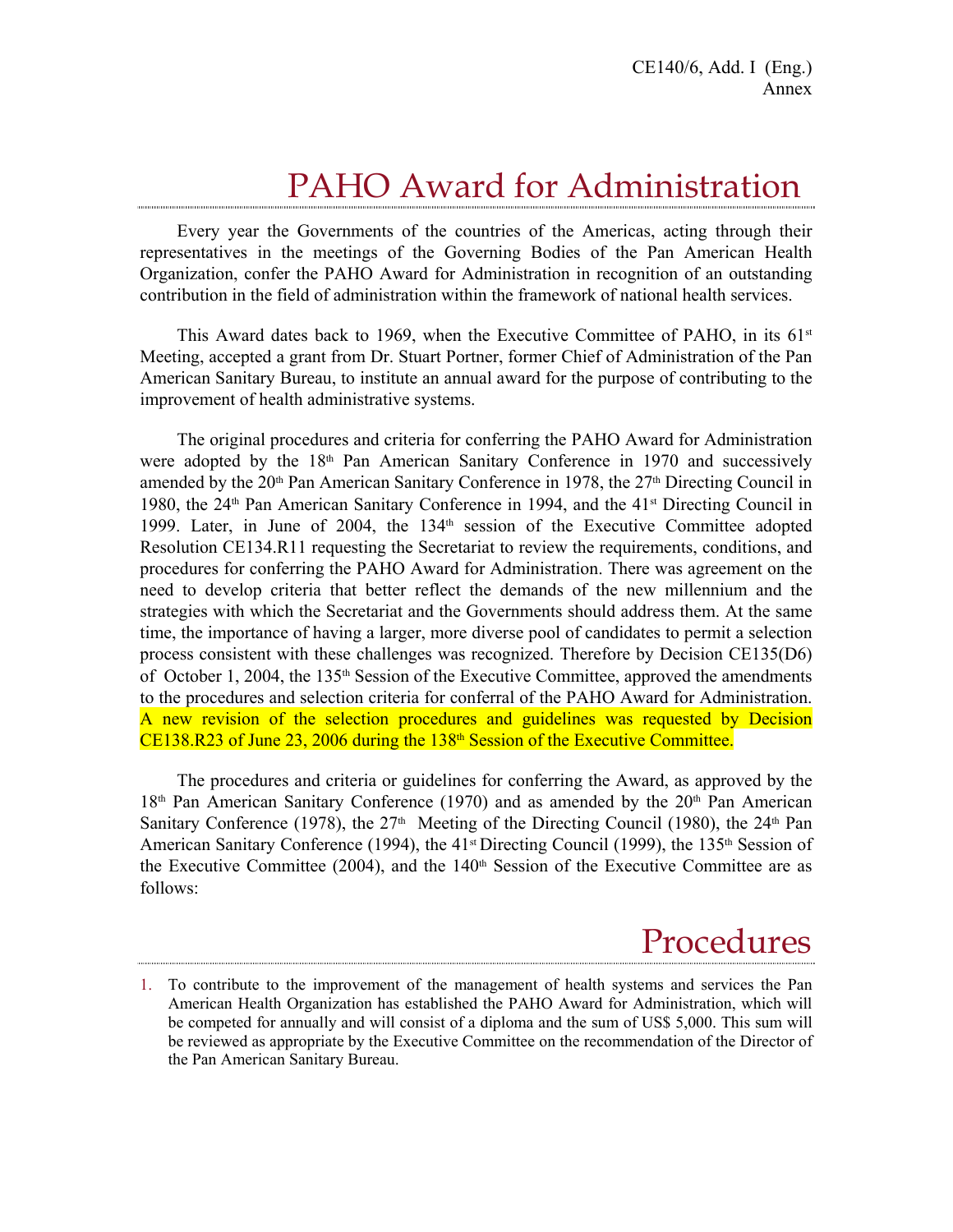- 2. The Award shall be conferred on a candidate who has made a significant contribution in his home country and in the Region of the Americas to improving health development, through the management or execution of services and programs, teaching, and research.
- 3. The Chairman of the Executive Committee shall appoint an Award Committee consisting of three representatives from Member Governments of the Executive Committee, who will discharge their duties for the period of their term of office on the Executive Committee. The Chairman shall fill any vacancies that occur on the Award Committee. When there are candidates from countries represented on this Committee, those members shall be replaced by representatives of other Member Governments of the Executive Committee to serve on the Award Committee for that occasion only. The Chairman of the Executive Committee will designate these representatives.
- 4. The Director of the Pan American Sanitary Bureau shall invite the Member Governments to submit one nomination for the Award. Only one nomination per country will be accepted.
- 5. The names of candidates shall be submitted by the Member Governments of PAHO through their ministries of health.
- 6. The names of proposed candidates shall be submitted to reach the Director of the Pan American Sanitary Bureau before 31 March, together with their curriculum vitae and the documentation supporting the nature and quality of the work done. This documentation shall include a brief narrative describing the impact that the candidate's work has had on the management of health systems and services in the person's home country and in the Region of the Americas. In order to facilitate the work of the Award Committee, the required data from each candidate should be presented on the standardized form provided by PAHO. This form and the documentation supporting the merits of the candidate should be completed in full as exhaustively as possible, responding explicitly and objectively to each of the questions. All documentation shall be submitted in an original and three copies.
- 7. The Director of the Pan American Sanitary Bureau shall forward to the members of the Award Committee copies of the documentation submitted, 45 days before the date of the opening of the first meeting of the Executive Committee for the calendar year. In this way, the Award Committee can meet and decide on the Award recipient during the sessions of the Executive Committee and report its decision to the latter. The Executive Committee shall transmit the decision to the Directing Council or the Pan American Sanitary Conference.
- 8. Nominations received by the Director of the Pan American Sanitary Bureau after 31 March shall be held in abeyance for consideration by the Award Committee the following year.
- 9. The Award Committee shall have the authority to declare the Award void in the event that no candidate meets the approved criteria.
- 10. When in any year only one nomination is received within the time limit prescribed, the Award Committee shall have the authority to refer that candidacy for consideration with others received in the ensuing year.
- 11. Unsuccessful candidates in any one year may be renominated for consideration once only and in the following year. For such renomination, a simple communication incorporating any additional pertinent data shall suffice.
- 12. The announcement of the winner of the Award shall be made during the meeting of the Directing Council or the Pan American Sanitary Conference.